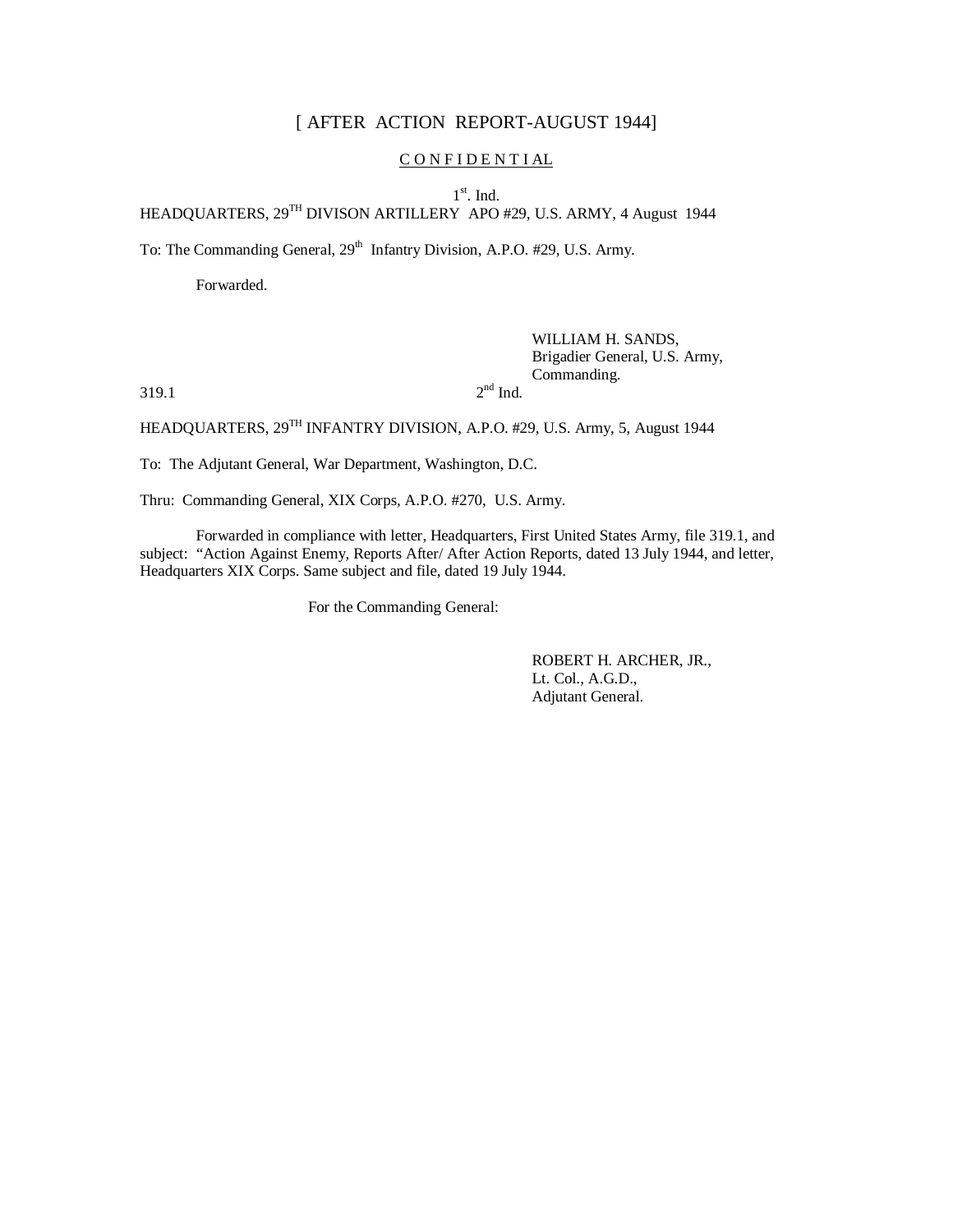### HEADQUARTERS  $227^{\text{\tiny{TH}}}$  FIELD ARTILLERY BATTALION A.P.O. 29, U.S.ARMY

SUBJECT: After Action Report For Month of July 1944

TO: The Adjutant General, Washington D.C.

THRU: Commanding General, 29<sup>th</sup> Infantry Division Artillery, A.P.O. 29, U.S.ARMY

#### **CONTENTS**

### A. NARRATIVE REPORT

- I After Action Report for Month of August 1944
- II Unit Journal

### B. SUPPORTING DOCUMENTS

I S-1 Periodic Reports

#### C. MAPS

I Torigni-sur-Vire, Sheet 6F/4, 1/50,000

II Vire, Sheet 6F/6, 1/50,000

III Mortain, Sheet 6C/2, 1/50,000

IV St. Renan, Sheet 2F/5 and 2G/1, 1/50,000

V Landernau, Sheet 2G/2, 1/50,000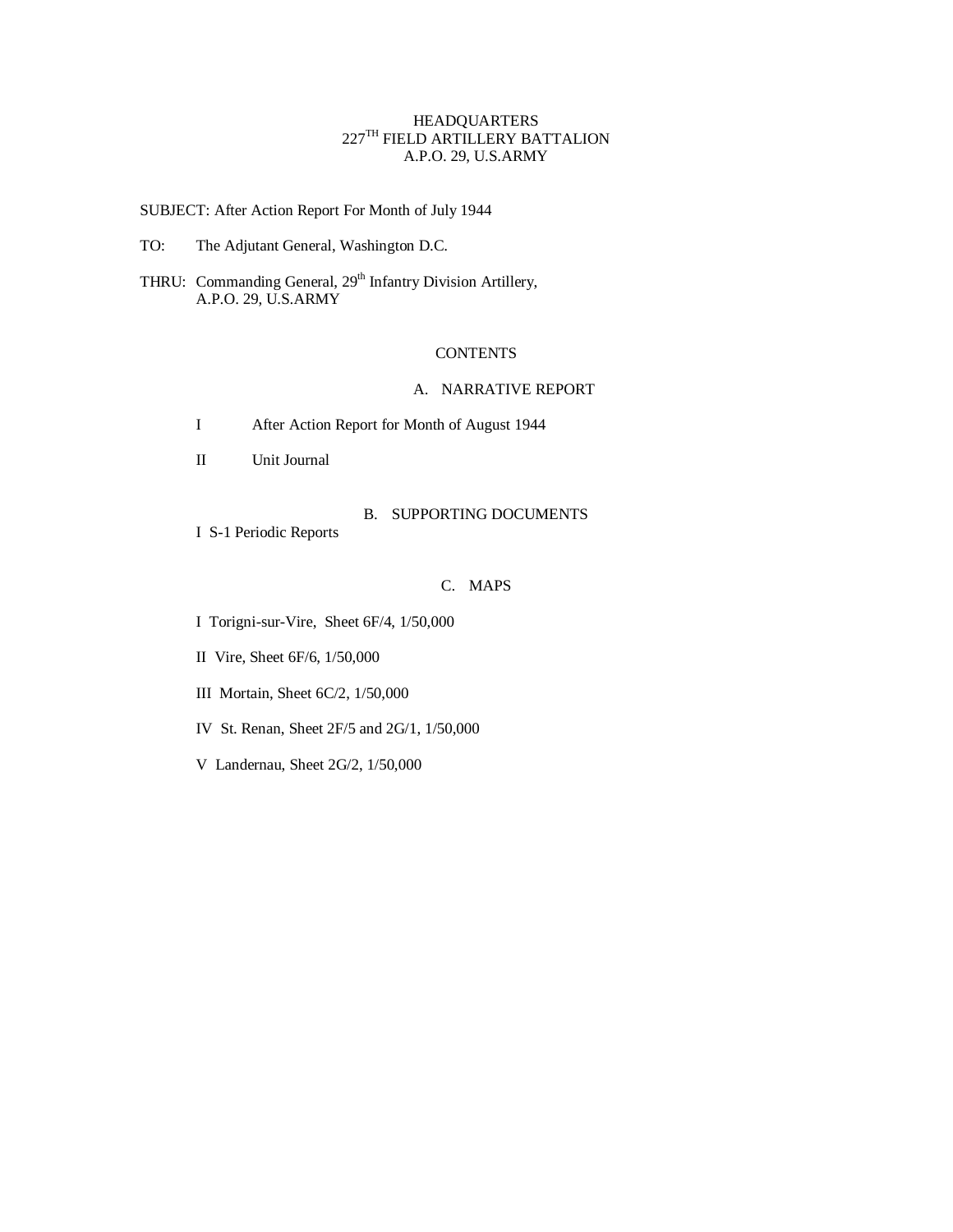### HEADQUARTERS  $227^{\text{TH}}$  FIELD ARTILLERY BATTALION A.P.O. 29, U.S. ARMY

SUBJECT: After Action Report for Month of Agust 1944

- To: : The Adjutant General, Washington, D.C.
- Thru : Commanding General,  $29<sup>th</sup>$  Infantry Division Artillery, A.P.O. 29, U.S.Army

### I. SUMMARY OF OPERATIONS

#### A. EXPLOITATION OF THE BREAK-THROUGH

On 1 August 1944, the  $227<sup>th</sup>$  F.A. Battalion was in position at (457 555) Torigni-sur-Vire, France, scale  $1/50,000$ , Sheet 6F/4. The mission was general support of the 29<sup>th</sup> Infantry Division. At 1745 hours, C.S.N.O. was given and the battalion displaced to new position at (463 503) Torignisur-Vire, France, Sheet 6F/4, scale 1/50,000, closing in this position at 2045 hours.

The Battalion remained in this position until 3 August 1944. At 1145 hours 3 August 1944 C.S.N.O. was given, and the battalion displaced to new position at (493 430) Torigni-sur-Vire, France, Sheet 6F/4, scale 1/50,000, closing in this position at 1400 hours. The mission still in general support of the Division.

From 4 August 1944 until 7 August 1944, the Battalion remained in this position supporting the Division.

On 7 August 1944, the Battalion displaced to new position at (593 337) Vire , France, Sheet 6F/6, scale 1/50,000, closing in this position at 0715 hours.

The  $227<sup>th</sup>$  F.A. Battalion remained in this position until 12 August 1944. It then displaced to new position at (632 291) Vire, France, Sheet 6F/6, scale 1/50,000, closing in this poseition at 1245 hours.

At 1800 hours, 12 August, the 29<sup>th</sup> Infantry Division was transferred from the XIX Corps to the V Corps.

From this position the Battalion remained in general support of the Division until 14 August 1944. At 0905 hours the Battalion closed in new position at (649 244) Vire, France, Sheet 6F/6, scale 1/50,000.

Again, on 15 August 1944, the Battalion displaced to new positions at (684 184) Mortain, France, Sheet 6G/2, scale 1/50,000, closing in this position at 1535 hours.

AT 2115 HOURS, 16 August 1944, the Battalion went on a non-operational basis. This was the first time since landing in France that the Battalion was put on a non-operational status.

At 1100 hours, 18 August to the  $21<sup>st</sup>$  August 1944, the  $227<sup>th</sup>$  F.A. Battalion spent cleaning all its equipment. The tubes on all howitzers were retracted and thoroughly cleaned. All vehicles were given a thorough overhauling and repairs made where needed. All instruments and small arms were thoroughly checked and repairs and adjustments made where needed.

On 22 August 1944, the Battalion began a road march from its position in Normandy to Brittany. The Battalion passed the I.P. at 1720 hours 22 August and closed in an assembly area at (850 156) St. Renan, France, Sheet 2F/5 and 2G/1, scale 1/50,000, at 1700 hours 23 August 1944, The march was made in accordance with the  $29<sup>th</sup>$  Infantry Division March S.O.P. The total distances travelled was two hundred and thrity miles(230 miles).

#### B. THE SIEGE OF THE FORTRESS BREST.

Upon arrival at the assembly area, the Division was attached to the VIII Corps and Third Army. The  $227<sup>th</sup>$  F.A. Battalion moved from the assembly area to positions at (932 093) Landerneau, France, Sheet 2G.2, scale 1/50,000, closing in their position at 1000 hours, 24 August 1944. From this position the Battalionwas able to support the Division on the seige of Brest.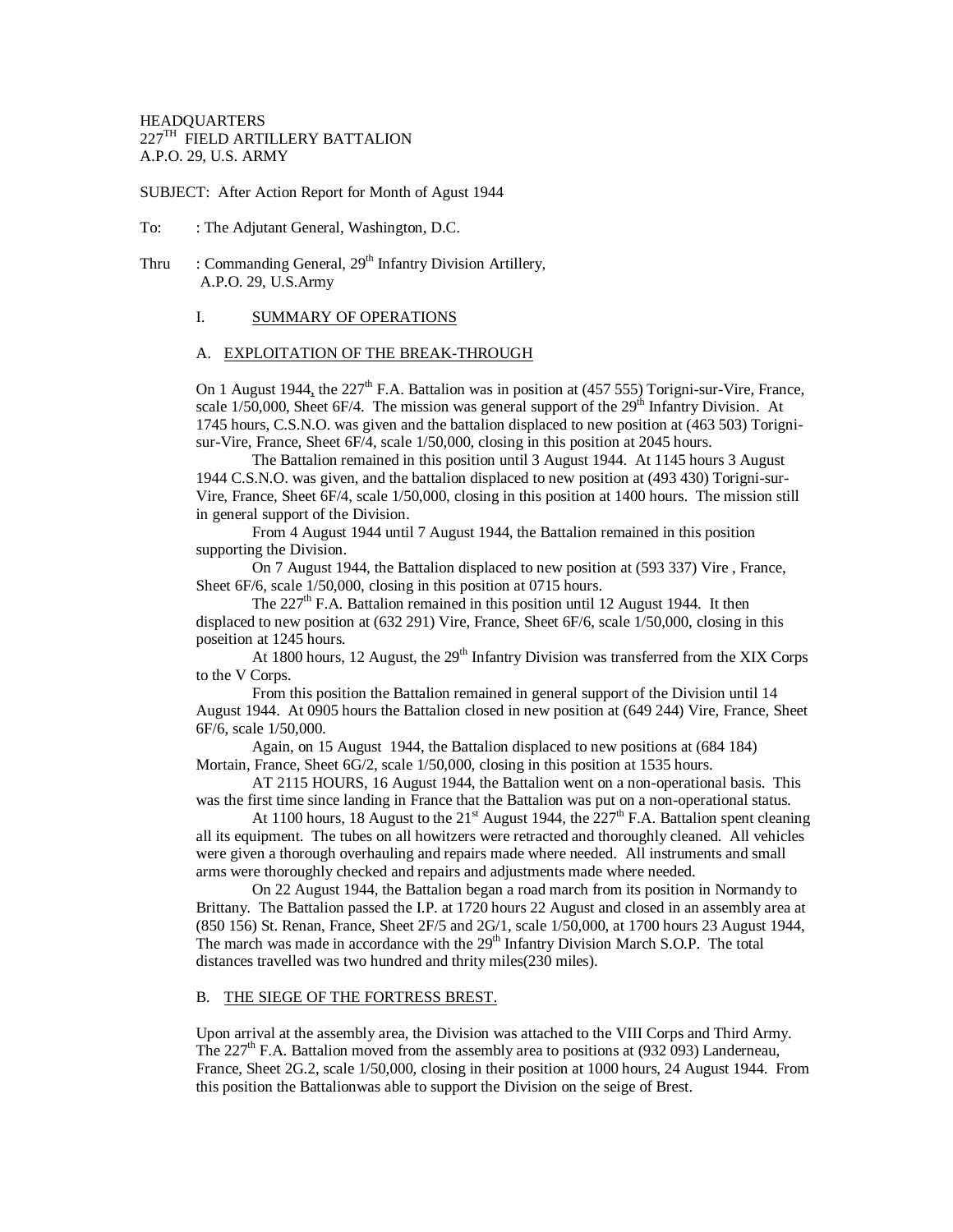The Battalion remained in this position until 28 August 1944 when it displaced to positions at (839 042) St. Renan, France, Sheet 2F/5 and 2G/1, scale 1/50,000, closing in this position at 2030 hours.

On 31 August 1944, Battery "C" was assigned the mission of supporting Task Force Sugar. Task Force Sugar was assigned the mission of protecting the right flank of the Division and of cleaning up the Lo Conquet peninsula of enemy troops. Lt. Col. Harper, the Battalion commander, was assigned the mission of Artillery Officer to the Task Force. Task Force Sugar, under the command of Col. Edward H. McDaniel, was composed of the 2<sup>nd</sup> Ranger Battalion; troops "A" and "E", 86<sup>th</sup> Cavalry Reconnaissance Squadron; 29<sup>th</sup> Cavalry Reconnaissance Squadron; 1 Platoon, Company "A" 121<sup>st</sup> Engineer Combat Battalion; Company "A", 709<sup>th</sup> Tank Battalion (less 1 platoon). Battery "C" closed into its position(823 016) St. Renan, France, Sheet 2F/5 and 2G/1 scale 1/50,000 at 1130 hours.

Batteries "A" and "B" remained in position supporting the Division.

#### II. FORCES ENGAGED.

During the month of August, the  $227<sup>th</sup>$  F.A. Battalion came in contact with elements of the  $2<sup>nd</sup>$ Paratroop Division, 3<sup>rd</sup> Paratroop Division, 2<sup>nd</sup> Panzer Division, 116<sup>th</sup> Panzer Division, 130<sup>th</sup> Panzer Lehr Division, 2<sup>nd</sup> SS Division, 84<sup>th</sup>, 275<sup>th</sup>, 331<sup>st</sup>, 343<sup>rd</sup>, and 353<sup>rd</sup> and 363<sup>rd</sup> Infantry Divisions,  $1<sup>st</sup>$  Submarine Flotilla, and the IIParatroop Corp and the  $84<sup>th</sup>$  Corps.

### III. LOSSES IN ACTION.

During the month of August, the  $227<sup>th</sup>$  F.A. Battalion has not suffered a single casualty. However it was definitely established that an officer missing in action in July was killed in action.

A resume of the losses of the Battalion since entering combat to the end of August is as follows:

|                 | <b>KIA</b> |  | DOW SWA LWA LIA | MIA |
|-----------------|------------|--|-----------------|-----|
| <b>Officers</b> |            |  |                 |     |
| Enlisted Men    |            |  |                 |     |

## IV. AWARDS AND DECORATIONS

During the month of August, the following awards were made to members of the  $227<sup>th</sup>$  F.A. Battalion:

| <b>Purple Hearts</b>                | $\mathcal{D}$ |
|-------------------------------------|---------------|
| Silver Star                         |               |
| <b>Oakleaf Cluster to Air Medal</b> | 5             |
| <b>Bronze Star Medals</b>           | 18            |

Captain Doyle E. Conrad was awarded the Silver Star in accordance with Par. 1, G.O.  $#75$ , Hq. 29<sup>th</sup> Infantry Division, dated \* August 1944. He acted in the capacity of forward observer for this Battalion. On 18 July 1944, Captain Conrad was the first observer to enter St. Lo, France, and establish wire communication with the artillery. The troops in St. Lo were subjected to heavy artillery and mortar fire by the enemy. Fire from our artillery, conducted by Captain Conrad, materially relieved the pressure on our troops. Captain Conrad, occupied a church steeple as an O.P., knowing that the enemy was shelling such points to deny their use as O.P.'s. In accomplishing his mission, Captain Conrad was under almost continuous artillery and mortar fire.

#### V. COMMANDING OFFICERS

Commanding Officers for the month of August were as follows: